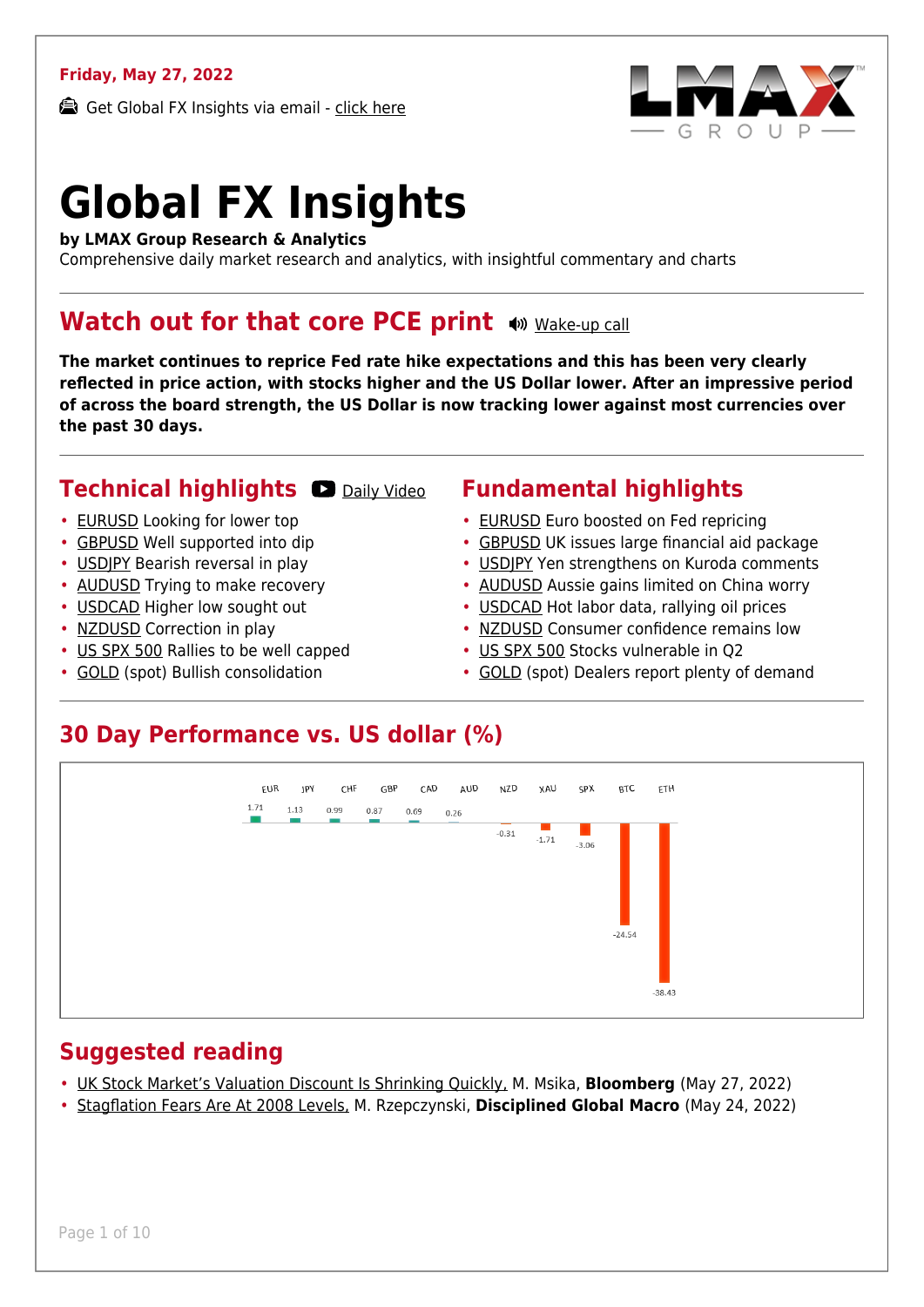### <span id="page-1-0"></span>**EURUSD – technical overview**

**The market has come under intense pressure** in recent weeks, with setbacks accelerating to retest the multi-year low from 2017. A clear break below 1.0300 now sets up the next downside extension towards parity. At the same time, technical studies have been in the process of unwinding from oversold. But back above 1.1000 would be required at a minimum to take the immediate pressure off the downside.



- **R2 1.0800** Figure Medium
- **R1 1.0766**  27 May high Medium
- **S1 1.0600**  Figure Medium
- **S2 1.0533**  20 May low Strong

## <span id="page-1-1"></span>**EURUSD – fundamental overview**

**The Euro is tracking with a bid tone** into the end of the week. The single currency had initially benefited from stronger local data and more hawkish comments out from ECB Lagarde, before getting an added push on a repricing of Fed rate hike expectations. Key standouts on today's calendar come from US personal income and spending, core PCE, and Michigan sentiment.

## **EURUSD - Technical charts in detail**

### [Watch now](https://youtu.be/KIAuQ9hDSNU)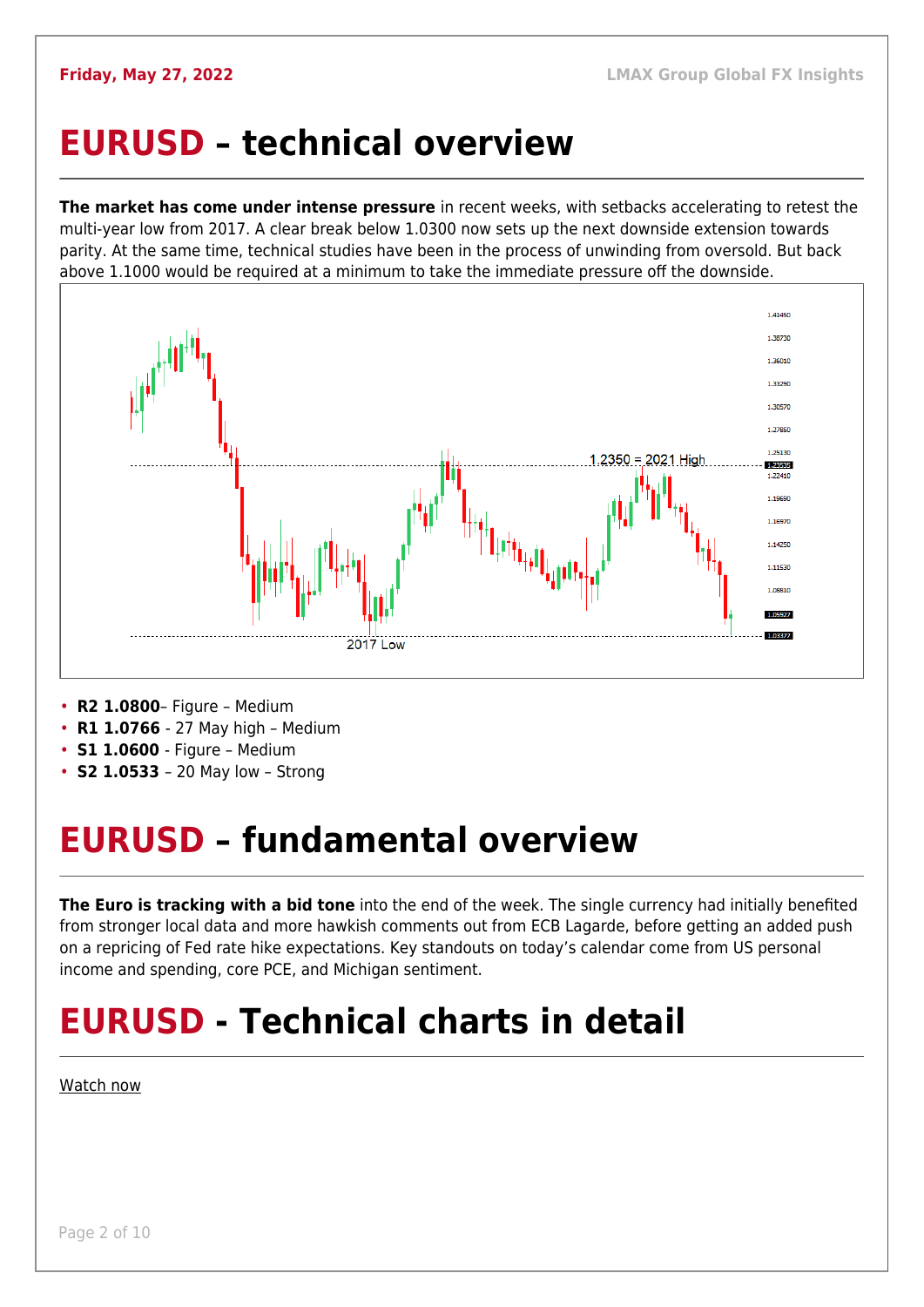### <span id="page-2-0"></span>**GBPUSD – technical overview**

**The recent drop below 1.2500 has accelerated declines**, with the market firmly focused on next key support in the form of the 2019 low around 1.1960. However, if indeed we do see a test of this level over the coming days, additional setbacks should be very well supported with technical studies highly extended and a bullish reversal anticipated. Back above 1.2700 will be required to take the immediate pressure off the downside.



- **R2 1.2700**  Figure Medium
- **R1 1.2667**  27 May high Medium
- **S1 1.2314**  17 May low Medium
- **S2 1.2156**  13 May/**2022 low** Strong

### <span id="page-2-1"></span>**GBPUSD – fundamental overview**

**The Pound has been bid on the back of US Dollar** selling from a repricing of Fed rate hike expectations. But we have seen some selling into rallies after the UK government announced a large financial aid package. Key standouts on today's calendar come from US personal income and spending, core PCE, and Michigan sentiment.

[Watch now](https://youtu.be/Lpkiv0nd_5E)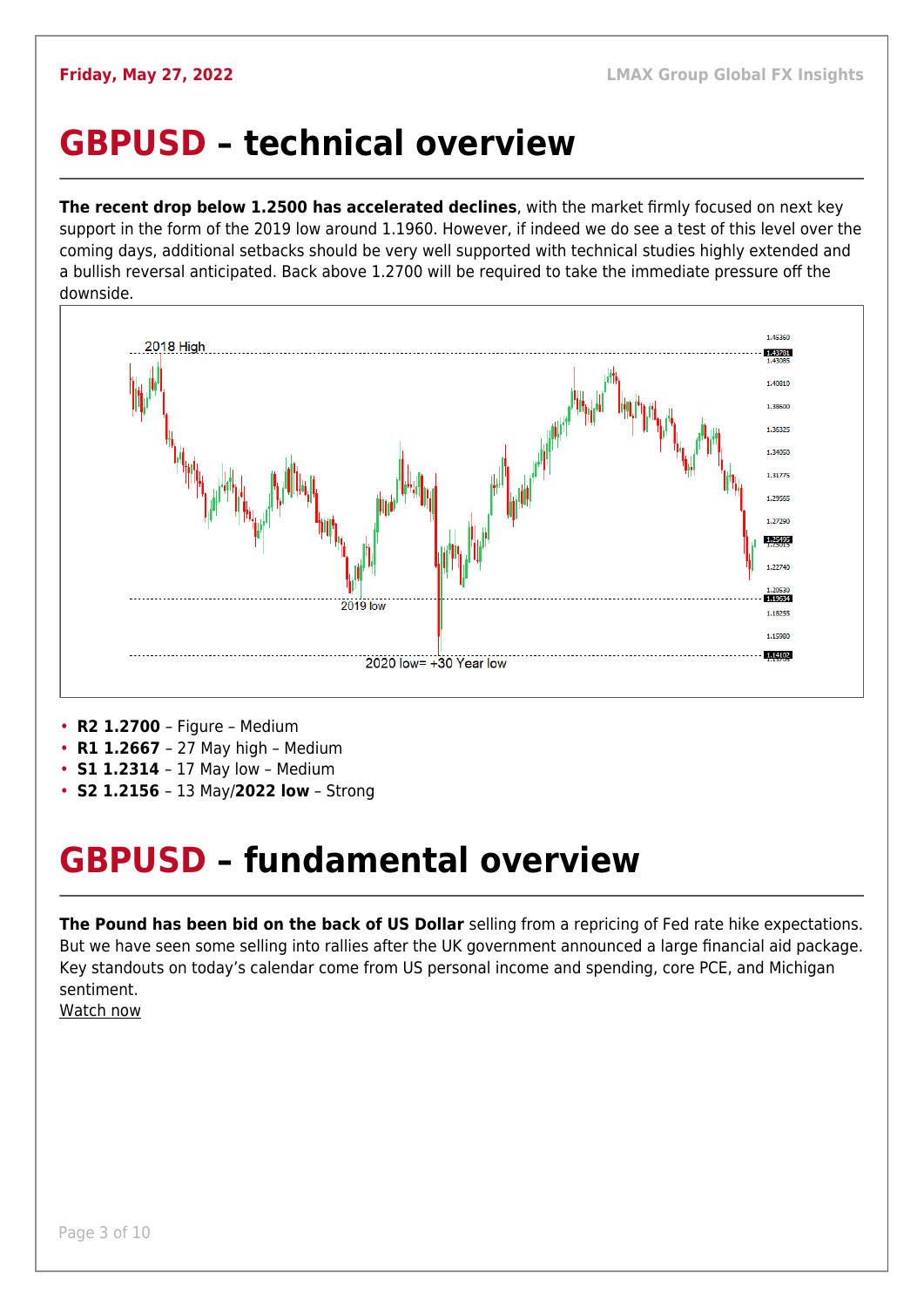## <span id="page-3-0"></span>**USDJPY – technical overview**

**The market has rocketed higher to its highest levels since 2002** after breaking through the 2015 high. Technical studies are however in the process of unwinding from overbought readings, with scope for a sizable correction in the weeks ahead. Look for additional upside from here to be limited to the 130.00 area for now. A break back below 127.00 would confirm the likelihood of a deeper pullback.



- **R2 131.25**  28 April/**2022 high**  Strong
- **R1 129.79**  17 May high Medium
- **S1 126.36**  24 May low Medium
- **S2 126.00**  Figure Medium

## <span id="page-3-1"></span>**USDJPY – fundamental overview**

**We are finally seeing evidence of a Yen** that has perhaps fallen a little too hard and fast on monetary policy divergence between the BOJ and Fed. Most recently, BOJ Kuroda was on the wires saying further US rate hikes wouldn't necessarily lead to Yen weakness. Key standouts on today's calendar come from US personal income and spending, core PCE, and Michigan sentiment. [Watch now](https://youtu.be/7RmvBqNOdgc)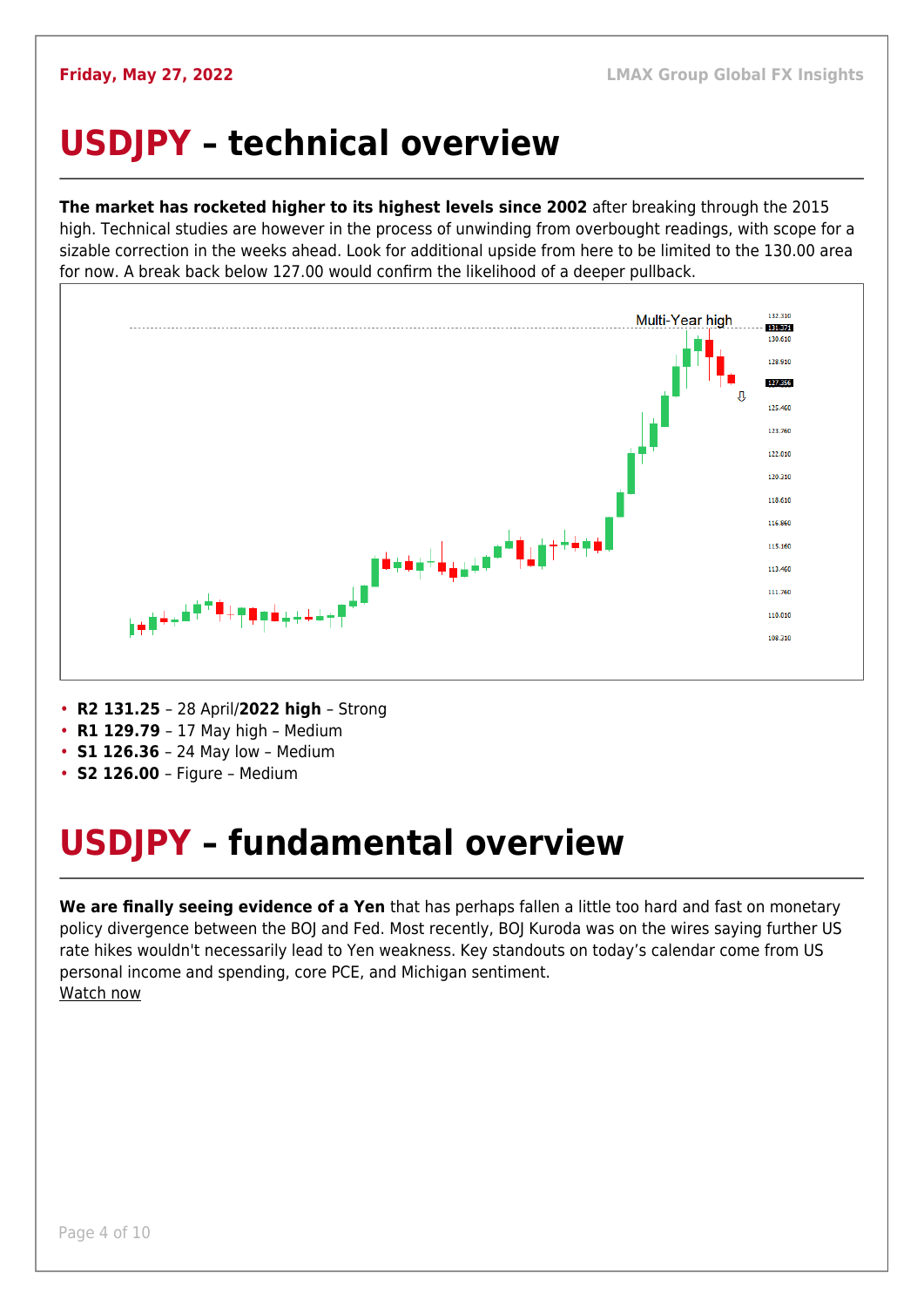### <span id="page-4-0"></span>**AUDUSD – technical overview**

**The market has dropped back to a critical internal support** level in the form of the 2016 low. A breakdown below this level would open the door for a bearish continuation towards 0.6000. Back above 0.7265 would be required to take the immediate pressure off the downside.



- **R1 0.7266**  5 May high Strong
- **R2 0.7145**  27 May high Medium
- **S1 0.6829**  12 May/**2022 low** Medium
- **S2 0.6733 Monthly low**/January 2019 Strong

### <span id="page-4-1"></span>**AUDUSD – fundamental overview**

**The Australian Dollar has extended its recovery** on the back of higher stocks and a repricing of Fed rate hike expectations. At the same time, gains have been mitigated given the more downbeat economic outlook in China. Key standouts on today's calendar come from US personal income and spending, core PCE, and Michigan sentiment.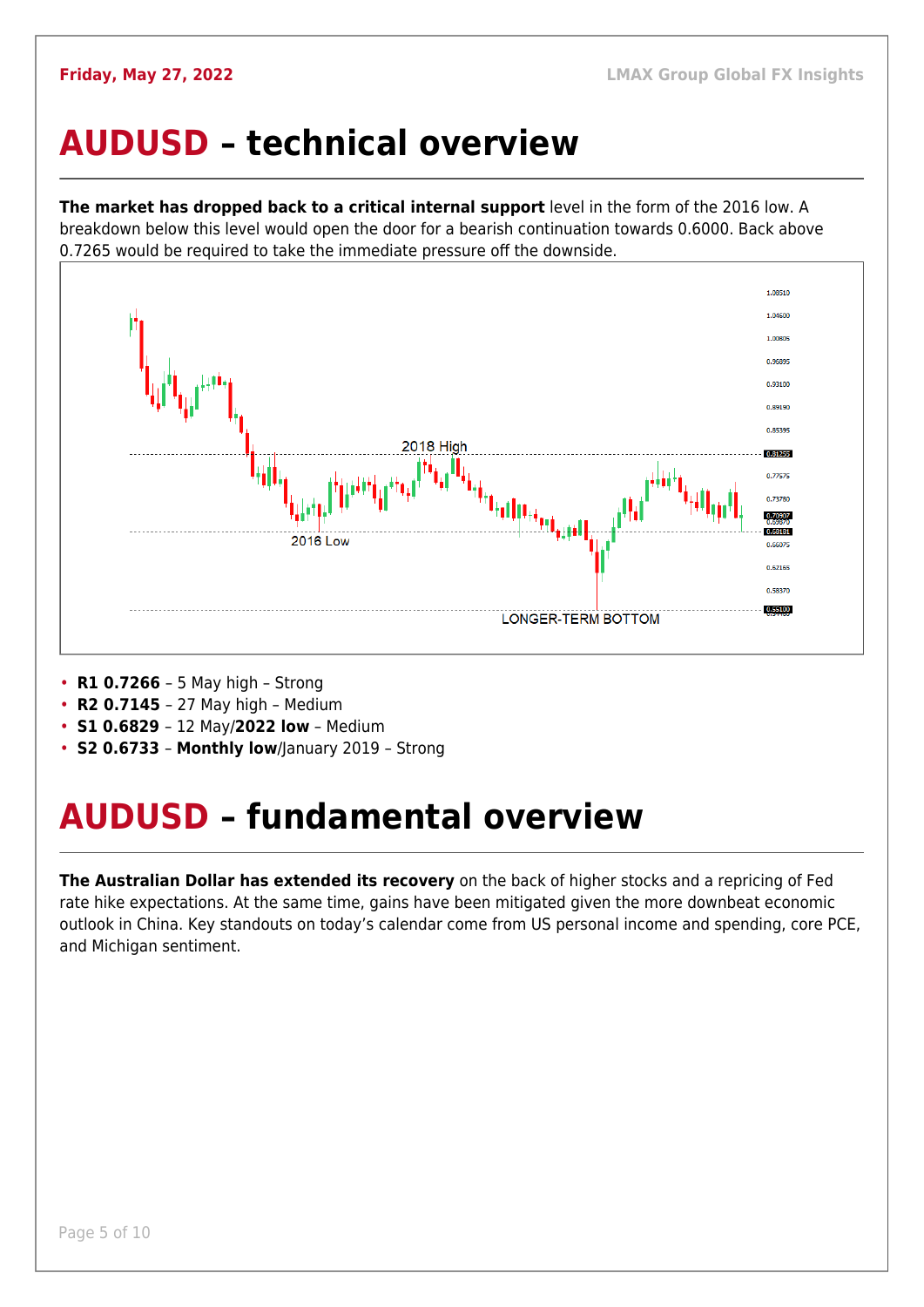### <span id="page-5-0"></span>**USDCAD – technical overview**

**The latest surge back above 1.3000 ends a period of bearish consolidation** and suggests the market is in the process of carving out a more significant longer-term base. Next key resistance now comes in up into the 1.3500 area. Any setbacks should be very well supported down into the 1.2500 area.



- **R2 1.3077**  12 May/**2022 high** Strong
- **R1 1.2896**  18 May high Medium
- **S1 1.2745**  27 May low Medium
- **S2 1.2714** 5 May low Strong

### <span id="page-5-1"></span>**USDCAD – fundamental overview**

**The Canadian Dollar has been in recovery mode**, getting help from hot labor market data, a repricing of Fed rate hike expectations, higher stocks and better bid oil. Key standouts on today's calendar come from US personal income and spending, core PCE, and Michigan sentiment.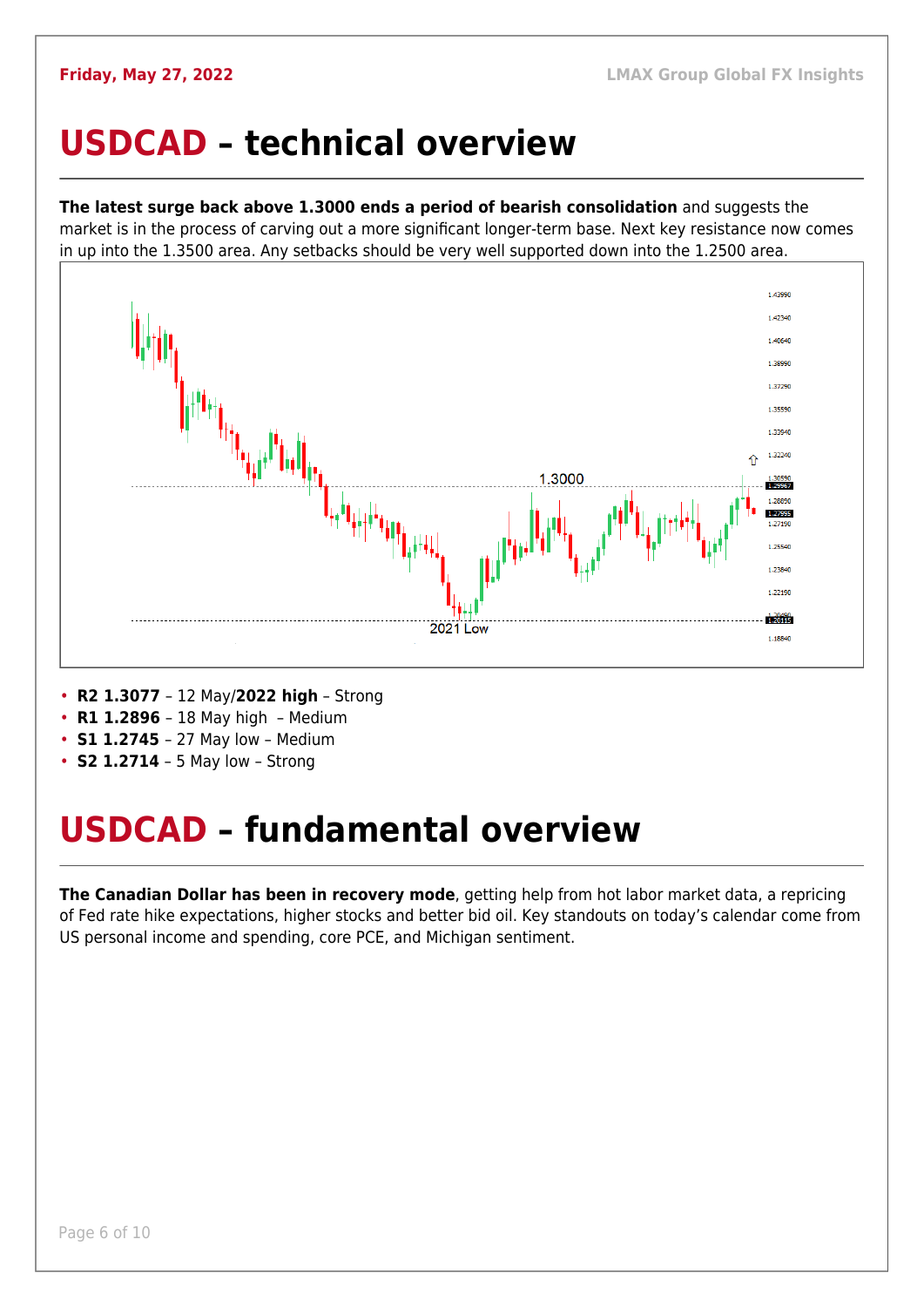### <span id="page-6-0"></span>**NZDUSD – technical overview**

**The market has been trending lower since topping out in 2021**, making a series of lower highs and lower lows. The focus is now squarely on a retest of the 2015 low which comes in just ahead of 0.6100. Back above 0.6570 would be required to take the immediate pressure off the downside.



- **R2 0.6569**  5 May high Strong
- **R1 0.6523**  27 May high Medium
- **S1 0.6216**  12 May/**2022 low** Medium
- **S2 0.6109 2015 low** Strong

### <span id="page-6-1"></span>**NZDUSD – fundamental overview**

**The New Zealand Dollar has mostly been in recovery mode** on account of a repricing of Fed rate hike expectations and higher stocks. Interestingly enough, the market has been less impressed with this week's consecutive RBNZ 50bps rate hike. Economic data in New Zealand remains concerning on many levels and the more downbeat outlook on China hasn't helped either. Key standouts on today's calendar come from US personal income and spending, core PCE, and Michigan sentiment.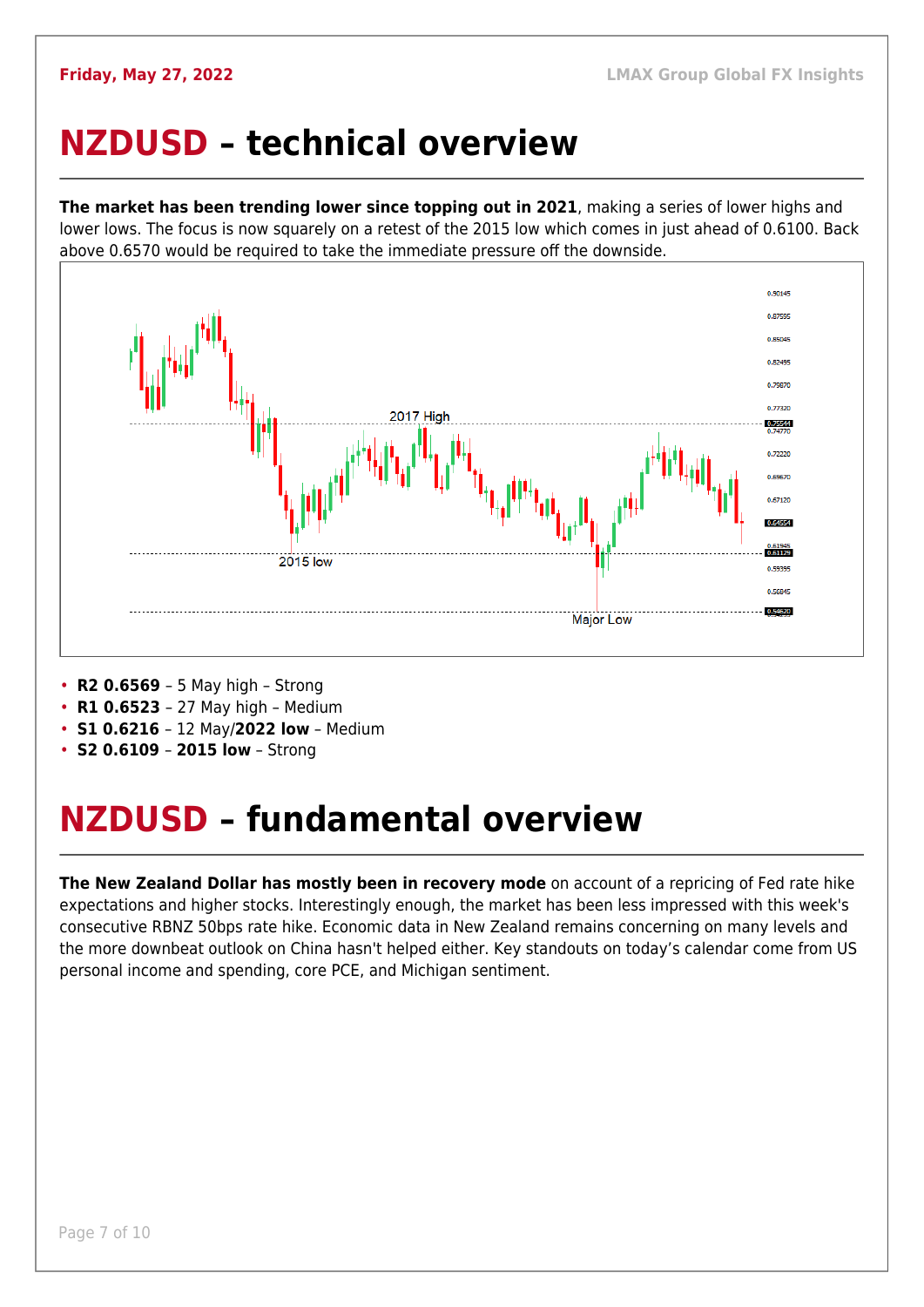### <span id="page-7-0"></span>**US SPX 500 – technical overview**

**Longer-term technical studies are in the process of unwinding** from extended readings off record highs. Look for rallies to be well capped in favor of lower tops and lower lows. Back above 4,312 will be required at a minimum to take the immediate pressure off the downside. Next major support comes in around 3,400.



• **R2 4312** – 26 April high – Strong

- **R1 4099** 18 May high Medium
- **S1 3811**  20 May/**2022 low** Medium
- **S2 3800**  Round Number Medium

## <span id="page-7-1"></span>**US SPX 500 – fundamental overview**

**With so little room for additional central bank accommodation**, given an already depressed interest rate environment, the prospect for sustainable runs to the topside on easy money policy incentives and government stimulus, should no longer be as enticing to investors. Meanwhile, ongoing worry associated with coronavirus fallout, rising inflation, and geopolitical tension should continue to weigh more heavily on investor sentiment in 2022.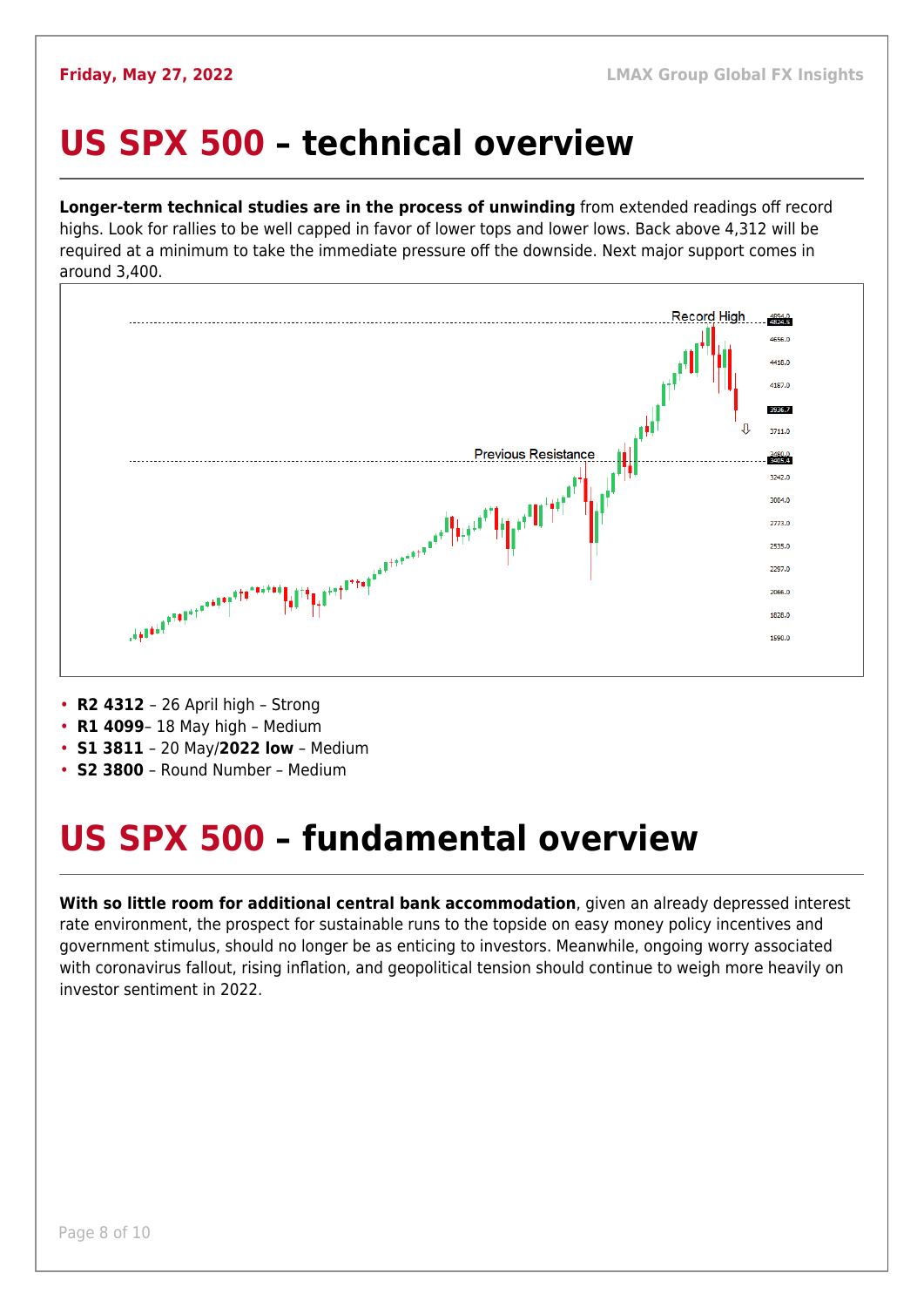## <span id="page-8-0"></span>**GOLD (SPOT) – technical overview**



- **R1 1920**  29 April high Medium
- **S1 1800**  Round number Medium
- 
- **S2 1787**  16 May low Medium

## <span id="page-8-1"></span>**GOLD (SPOT) – fundamental overview**

**The yellow metal continues to be well supported on dips** with solid demand from medium and longerterm accounts. These players are more concerned about exhausted monetary policy, extended global equities, coronavirus fallout, inflation risk, and geopolitical tension. All of this should keep the commodity well supported, with many market participants also fleeing to the hard asset as the grand dichotomy of record high equities and record low yields comes to an unnerving climax.